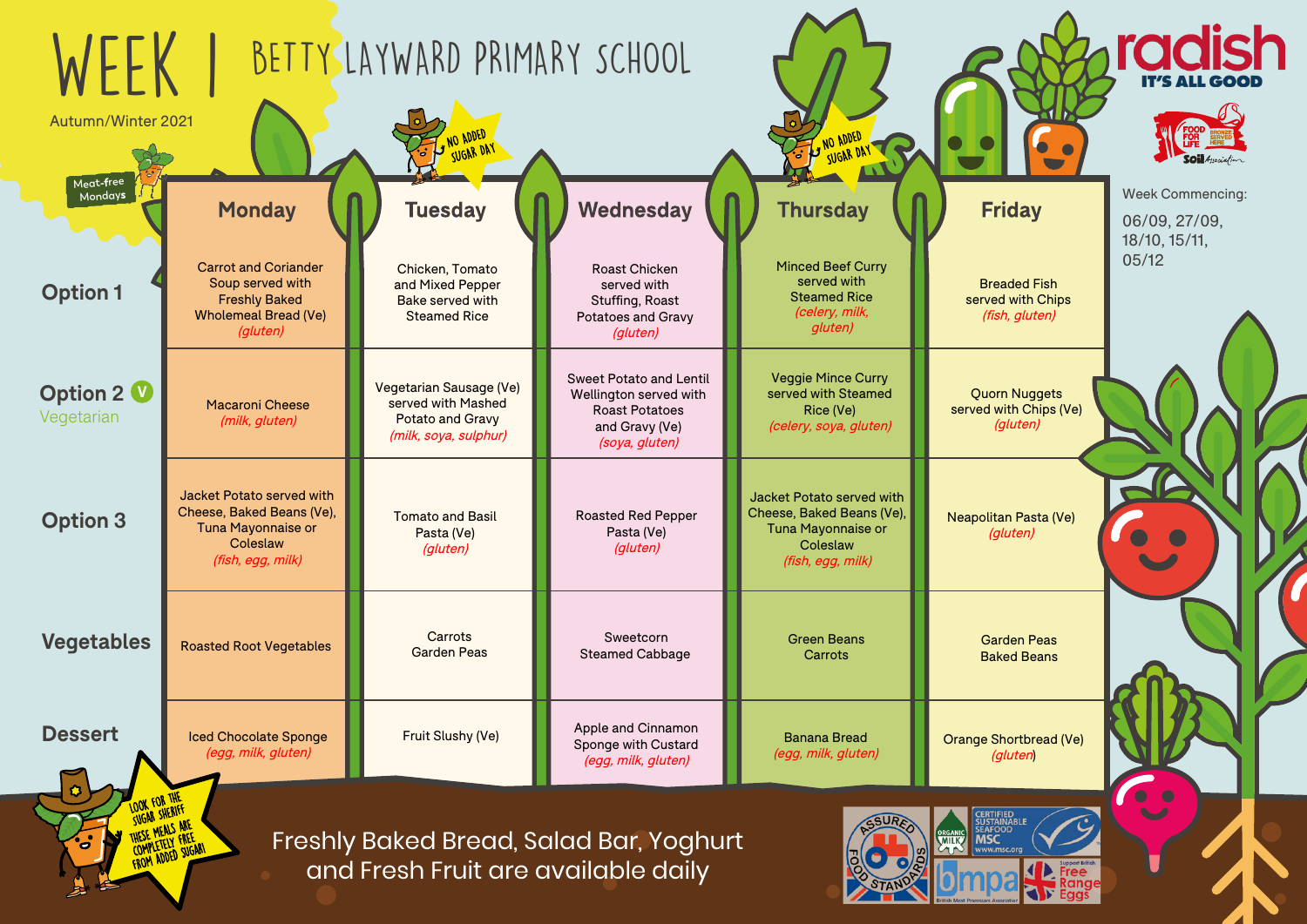| WFFK<br>Autumn/Winter 2021      |                                                                                                                 | NO ADDED<br><b>SUGAR DAY</b>                                                                                  | BETTY LAYWARD PRIMARY SCHOOL                                                               | WO ADDED<br>SUGAR DAY                                                                                         |                                        |
|---------------------------------|-----------------------------------------------------------------------------------------------------------------|---------------------------------------------------------------------------------------------------------------|--------------------------------------------------------------------------------------------|---------------------------------------------------------------------------------------------------------------|----------------------------------------|
| Meat-free<br>Mondays            | <b>Monday</b>                                                                                                   | <b>Tuesday</b>                                                                                                | Wednesday                                                                                  | <b>Thursday</b>                                                                                               | F                                      |
| <b>Option 1</b>                 | <b>Tomato and Basil Soup</b><br>served with Freshly<br><b>Baked Wholemeal</b><br>Bread (Ve)<br>(celery, gluten) | <b>Beef Lasagne</b><br>(milk, gluten)                                                                         | Chicken Sausage served<br>with Mashed Potato and<br>Gravy<br>milk, gluten, soya, sulphur   | Chicken Tikka Masala<br>served with Steamed<br><b>Rice</b><br>(milk)                                          | Fish Fin<br><b>Fish F</b><br>W<br>(fi) |
| <b>Option 2 V</b><br>Vegetarian | <b>Cheese and Tomato</b><br>Pizza served with<br><b>Potato Wedges</b><br>(egg, milk, gluten)                    | <b>Vegetable and Bean</b><br>Jambalaya (Ve)                                                                   | <b>Vegetarian Sausage</b><br>served with Mashed<br>Potato and Gravy<br>milk, soya, sulphur | <b>Mexican Rice</b><br>Wrap (Ve)<br>(gluten)                                                                  | Cheese<br>Turn<br>wi<br>(egg,          |
| <b>Option 3</b>                 | <b>Spicy Tomato</b><br>Pasta (Ve)<br>(gluten)                                                                   | Jacket Potato served with<br>Cheese, Baked Beans (Ve),<br>Tuna Mayonnaise or<br>Coleslaw<br>(fish, egg, milk) | <b>Tomato and Basil</b><br>Pasta (Ve)<br>(gluten)                                          | Jacket Potato served with<br>Cheese, Baked Beans (Ve),<br>Tuna Mayonnaise or<br>Coleslaw<br>(fish, egg, milk) | Tomato<br>P                            |
| <b>Vegetables</b>               | <b>Broccoli</b><br>Sweetcorn                                                                                    | Carrots<br><b>Garden Peas</b>                                                                                 | <b>Green Beans</b><br>Carrots                                                              | <b>Medley of Vegetables</b>                                                                                   | Ga<br>Ba                               |
| <b>Dessert</b>                  | Fruit Crumble (Ve) with<br>Custard<br>(milk, gluten)                                                            | Fruit Slushy (Ve)                                                                                             | Orange Jelly (Ve)<br>(may contain milk)                                                    | <b>Spiced Oat Biscuit (Ve)</b><br>(gluten)                                                                    | Vanill<br>Yo<br>(egg,                  |
| ö                               | MEALS ARE<br>FROM ADDED SUGARI                                                                                  | and Fresh Fruit are available daily                                                                           | Freshly Baked Bread, Salad Bar, Yoghurt                                                    |                                                                                                               |                                        |







## riday

Week Commencing:

13/09, 04/10, 01/11, 22/11, 13/12

e and Tomato nover served with Chips (egg, milk, gluten)

Fish Fingers or Salmon Fish Fingers served with Chips (fish, gluten)

> lla, Honey and Yoghurt Cake (egg, milk, gluten)



and Mushroom Pasta (Ve) (gluten)

arden Peas aked Beans